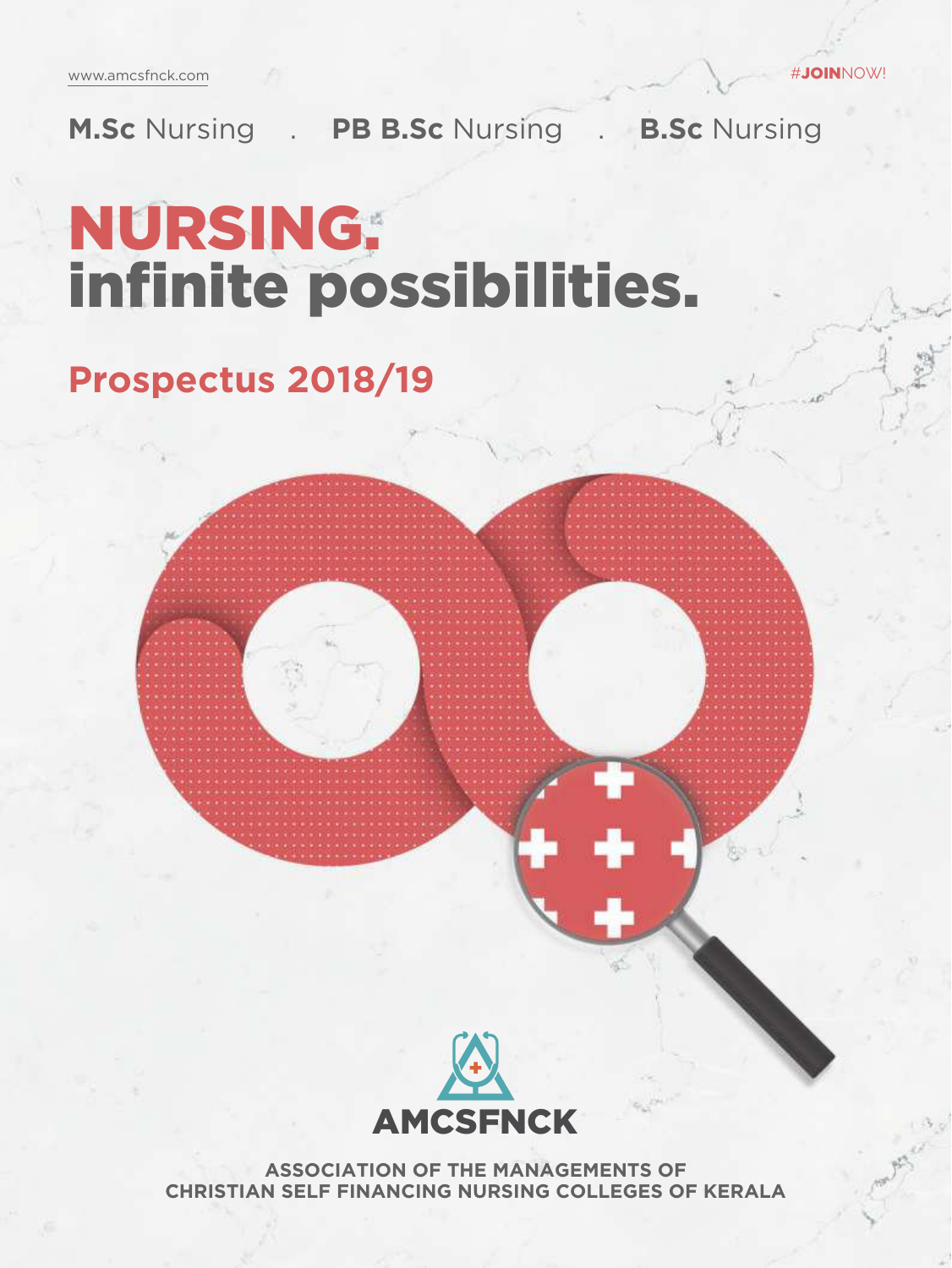## OFFICE BEARERS

| President                | Fr. Shaiju Augustine Thoppil \ Lourdes College of Nursing, Ernakulam      |
|--------------------------|---------------------------------------------------------------------------|
| Secretary                | Fr. Francis Pallikunnath \ Jubilee Mission College of Nursing, Thrissur   |
| <b>Joint Secretary</b>   | <b>Sr. Gilbert FCC</b> \ San Joe College of Nursing, Perumbayoor          |
| Treasurer                | Fr. Jerry Njaliath \ Lisie College of Nursing, Ernakulam                  |
| <b>Board Members</b>     | Fr. Dr. Mathew Mazhavancheril \ Pushpagiri College of Nursing, Thiruvalla |
|                          | <b>Sr. Rubeena S.D.</b> \ Samaritan College of Nursing, Pazhanganad       |
|                          | <b>Sr. Smitha S. H.</b> \ Holy Family College of Nursing, Thodupuzha      |
| Admission Co-ordinator   | Fr. Francis Pallikunnath \ Jubilee Mission College of Nursing, Thrissur   |
| <b>Office Secretary</b>  | Mr. Maijo Joseph P.                                                       |
| <b>Technical Support</b> | Logiprompt Techno Solutions India Pvt. Ltd., Kundara, Kollam              |

### **Tentative Schedule for Admission**

| <b>Activity Details</b>                                                               | <b>B.Sc</b> | <b>PB B.Sc</b> | M.Sc |
|---------------------------------------------------------------------------------------|-------------|----------------|------|
| Issue of Application Form begins                                                      |             |                |      |
| Last date for submission of applications                                              |             |                |      |
| Publication of Provisional List of applicants on website                              |             |                |      |
| Last date for notifying entry errors, if any, by candidates                           |             |                |      |
| Publication of open & category-wise rank list on the website                          |             |                |      |
| Opportunity to register their College and Course option online<br>through the website |             |                |      |
| Last date for registering College and Course option                                   |             |                |      |
| <b>First Online Allotment</b>                                                         |             |                |      |
| • Second Online Allotment                                                             |             |                |      |
| • Third Online Allotment                                                              |             |                |      |
| <b>Fourth Online Allotment</b>                                                        |             |                |      |
| Spot Allotment and Admission to remaining Vacancies, if any                           |             |                |      |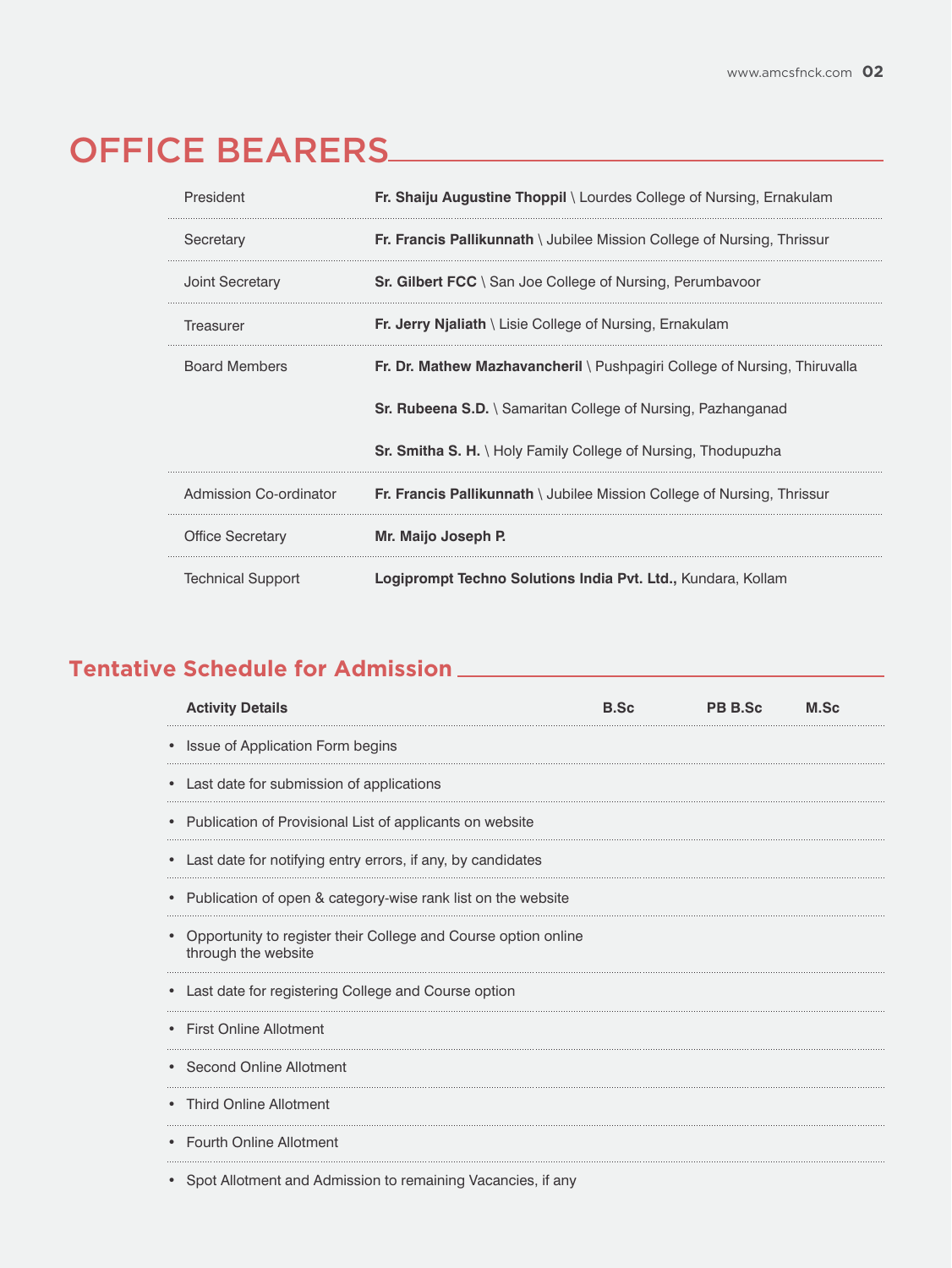## **Association of the Managements of Christian Self Financing Nursing Colleges of Kerala (AMCSFNCK)**

### Prospectus for Nursing Courses 2018-19 M.Sc Nursing, PB B.Sc Nursing & B.Sc Nursing

Association of the Managements of Christian Self Financing Nursing Colleges of Kerala (AMCSFNCK) is a voluntary self regulatory body of Self Financing Nursing Colleges in Kerala (Trust Reg. No. 136/IV/2016). AMCSFNCK represents 32 Nursing Colleges in the state. We ensure high quality nursing education without compromising on social justice. We value transparency at all stages of professional education. Our Member Colleges listed in Annexure A are desirous of adopting a common admission procedure for M.Sc, Post Basic B.Sc and B.Sc Nursing courses through merit based admission on a non-exploitative manner. This Prospectus is issued to govern the admission process in the participating Colleges for the year 2018-19. Those candidates interested to be considered for admission should apply in accordance with this Prospectus.

### **INTRODUCTION**

- The Association of the Colleges has decided to conduct a separate selection procedure for admission of candidates to management seats for the M.Sc Nursing, PB B.Sc Nursing and B.Sc Nursing course, as authorised by Govt. of Kerala and enabled by the various decisions of the Honourable High Court of Kerala and the Supreme Court of India.
- Admission to the 35% of the total seats in the Member Colleges for B.Sc (4 years), PB B.Sc (2 years) and M.Sc (2 years) Nursing shall be filled up on the basis of the Merit list prepared as per the marks obtained in the qualifying examination from the applications received by the AMCSFNCK as per this Prospectus.
- The name, address, college code and intake capacity of member institutions are listed in ANNEXURE A in the beginning of the Prospectus.
- This Prospectus is subject to modification, addition or deletion as may be deemed necessary by the Association for the purpose of complying with any of the regulations of the University / Nursing Councils / any other competent statutory authorities or any further orders of the Hon'ble Courts of Law.
- Each College will have its own policies of reservation or preference which are separately explained in the respective pages (Annexure B) relating to each College.
- The percentage/number of seats other than NRI seats proposed to be set apart for various categories by each College is given in Annexure B.

**INDEX 04** Member Colleges

**05 General** Information

**06**

How to Apply **Online** 

**09** Admission to M.Sc Nursing

## **11**

Admission to PB B.Sc Nursing

**12** Admission to B.Sc Nursing

**14** Details of Member Colleges

**46**

**ബി.എസ്.സി. നഴ്സിംഗിന് അപേക്ഷിക്കുന്നവർ {***i*ont} **{**  $\alpha$ } കാര്യങ്ങൾ



For admission details, please regularly check our website **www.amcsfnck.com** 

Download Mobile App from Google Play Store

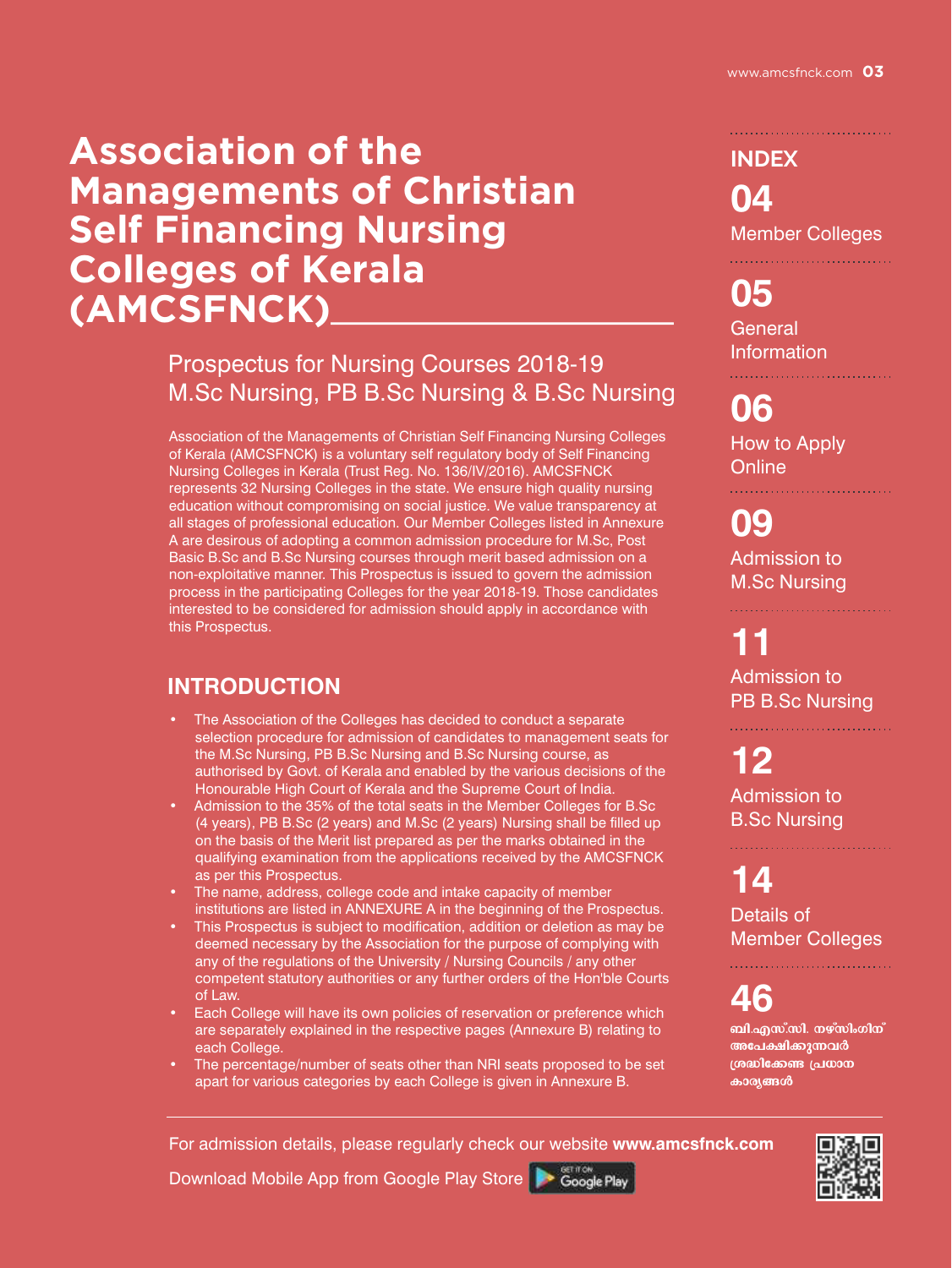### **Annexure - A**

|     | <b>Names of</b><br><b>Member Colleges</b>                       | <b>College</b><br><b>Code</b> | <b>Total Intake</b><br><b>Capacity</b> |                     |                |                |                |                |                    |  |
|-----|-----------------------------------------------------------------|-------------------------------|----------------------------------------|---------------------|----------------|----------------|----------------|----------------|--------------------|--|
|     |                                                                 |                               |                                        | <b>B.Sc PB B.Sc</b> |                |                | M.Sc           |                |                    |  |
|     |                                                                 |                               |                                        |                     | <b>Med Sur</b> | <b>OBG</b>     | Pead           |                | <b>Psych Comty</b> |  |
| 1.  | <b>Amala College of Nursing, Thrissur</b>                       | <b>ATN</b>                    | 50                                     |                     | 5              | 3              |                | 5              |                    |  |
| 2   | Assisi College of Nursing, Erumely, Kottayam                    | <b>AHN</b>                    | 40                                     |                     |                |                |                |                |                    |  |
| 3   | Bishop Benziger College of Nursing, Kollam                      | <b>BBN</b>                    | 50                                     |                     | 5              | 3              | 5              | 3              | 3                  |  |
| 4   | <b>Canossa College of Nursing, Kannur</b>                       | <b>CPN</b>                    | 50                                     |                     |                |                |                |                |                    |  |
| 5   | <b>Caritas College of Nursing, Kottayam</b>                     | <b>CAN</b>                    | 50                                     | 25                  | 4              | 4              |                |                | 4                  |  |
| 6   | Carmel College of Nursing, Aluva, Ernakulam                     | <b>CLN</b>                    | 40                                     |                     |                |                |                |                |                    |  |
| 7   | College of Nursing, Nirmala Medical Centre, Muvattupuzha        | <b>NMN</b>                    | 50                                     |                     |                |                |                |                |                    |  |
| 8   | Holy Cross College of Nursing, Adoor, Pathanamthitta            | <b>HRN</b>                    | 40                                     |                     |                |                |                |                |                    |  |
| 9   | Holy Cross College of Nursing Kottiyam, Kollam                  | <b>HCN</b>                    | 50                                     | 35                  | 5              | $\overline{4}$ | $\overline{4}$ | $\overline{2}$ | 5                  |  |
|     | 10 Holy Family College of Nursing, Thodupuzha, Idukki           | <b>HFN</b>                    | 50                                     | 20                  | 4              |                |                |                | 4                  |  |
| 11. | <b>Jubilee Mission College of Nursing, Thrissur</b>             | <b>JMN</b>                    | 50                                     |                     | 3              | 3              | $\overline{2}$ | $\overline{2}$ |                    |  |
|     | 12 Lisie College of Nursing, Ernakulam                          | <b>LHN</b>                    | 50                                     |                     |                |                |                |                |                    |  |
| 13. | Little Flower College of Nursing, Angamaly, Ernakulam           | <b>LFN</b>                    | 50                                     | 20                  |                |                |                |                |                    |  |
| 14. | Little Flower College of Nursing, Palayam, Trivandrum           | <b>JBN</b>                    | 40                                     |                     |                |                |                |                |                    |  |
|     | 15 Little Lourdes College of Nursing, Kidangoor, Kottayam       | <b>LDN</b>                    | 40                                     |                     |                |                |                |                |                    |  |
|     | 16 Lourdes College of Nursing, Ernakulam                        | <b>LCN</b>                    | 70                                     | 50                  | 3              | 3              | 3              | 5              | 3                  |  |
|     | 17 Mar Sleeva College of Nursing, Palai, Kottayam               | <b>MAN</b>                    | 60                                     | 20                  | 6              | $\overline{2}$ |                |                | 3                  |  |
|     | 18 Mercy College of Nursing, Thalayolaparambu, Kottayam         | <b>MUN</b>                    | 30                                     |                     |                |                |                |                |                    |  |
| 19. | M.O.S.C. College of Nursing, Kolenchery, Ernakulam              | <b>MSN</b>                    | 70                                     | 40                  | 4              | 4              | $\overline{4}$ | 4              |                    |  |
|     | 20 Nirmala College of Nursing, Calicut                          | <b>NRN</b>                    | 50                                     |                     |                |                |                |                |                    |  |
| 21. | <b>Pushpagiri College of Nursing, Tiruvalla, Pathanamthitta</b> | <b>PGN</b>                    | 50                                     |                     | 6              |                | 3              | 4              |                    |  |
|     | 22 Samaritan College of Nursing, Pazhanganad, Ernakulam         | <b>SRM</b>                    | 50                                     |                     | 5              | 4              | $\overline{4}$ |                |                    |  |
|     | 23 San Joe College of Nursing, Perumbavoor, Ernakulam           | <b>SAN</b>                    | 50                                     |                     |                |                |                |                |                    |  |
|     | 24 S.H. College of Nursing, Cherthala, Alappuzha                | <b>SRN</b>                    | 40                                     |                     |                |                |                |                |                    |  |
|     | 25 Snehodaya College of Nursing, Irinjalakuda, Thrissur         | <b>SHN</b>                    | 50                                     |                     |                |                |                |                |                    |  |
|     | 26 St. Gregorios College of Nursing, Parumala, Pathanamthitta   | <b>GCN</b>                    | 50                                     |                     | 5              | 5              | $\overline{5}$ |                |                    |  |
|     | 27 St. James College of Nursing, Chalakudy, Thrissur            | <b>SJN</b>                    | 50                                     | 30                  |                |                |                |                |                    |  |
|     | 28 St. John's College of Nursing, Kattappana, Idukki            | <b>JHN</b>                    | 60                                     |                     |                |                |                |                |                    |  |
|     | 29 St. Joseph's College of Nursing, Anchal, Kollam              | <b>JAN</b>                    | 50                                     | ÷                   | 3              |                |                |                |                    |  |
|     | 30 St. Joseph's College of Nursing, Kothamangalam, Ernakulam    | <b>JKN</b>                    | 60                                     | 30                  |                |                |                |                |                    |  |
|     | 31 St. Thomas College of Nursing, Changanassery, Kottayam       | <b>CCN</b>                    | 50                                     |                     | 4              |                |                |                |                    |  |
|     | 32 Thiruhruhrudaya College of Nursing, Nagampadom, Kottayam     | <b>THN</b>                    | 40                                     |                     |                |                |                |                |                    |  |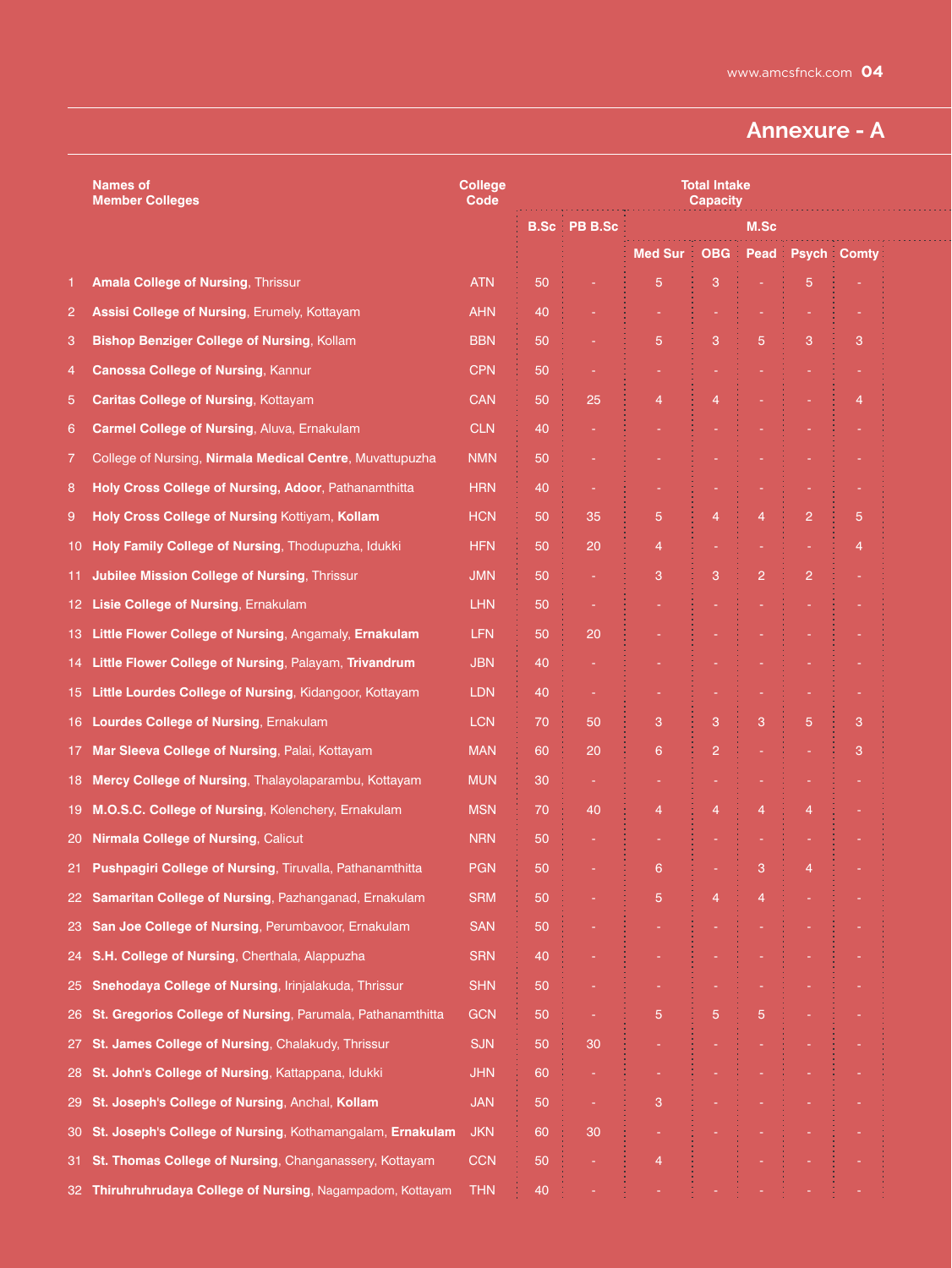

## **GENERAL INFORMATION**

#### **Medium of Instruction & Examinations**

1.1 The medium of instruction and examination shall be English.

#### **University Affiliation**

2.1 All Member Colleges are currently affiliated to Kerala University of Health Sciences, Thrissur.

### **Prohibition of Ragging**

- 3.1 Ragging/any type of misconduct towards any student both in the college campus or outside will be considered as criminal offence and will be immediately reported to the police. Perpetrators will not be permitted to continue their studies.
- 3.2 Every student shall, at the time of admission, furnish a character certificate from the institute wherefrom he/she has passed the qualifying Examination, which would mention the status of his/her behavioural pattern especially in terms as to whether he/she has displayed persistent violent, or aggressive behaviour or any desire to harm others.
- 3.3 Students and parents shall, at the time of admission, furnish an affidavit to the effect that the students will not indulge in any form of ragging.
- 3.4 **The use of cell phones are banned in all the colleges.**

#### **Code of conduct**

4.1 Every student is required to adhere strictly to the code of conduct of the institution to which he/she is admitted.

#### **Fee Structure**

5.1 The fees to be paid at the time of admission to the Member Colleges are given hereunder. Fees structure has been provisionally approved by Admission and Fee Regulatory Committee by order no.: AFRC 50/18/B.SC(N)/P.BSC(N)/M.SC(N)dated 20.4.2018.

|   | <b>Particulars</b>                      | <b>B.Sc Nursing</b> | <b>PB B.Sc Nursing</b> | <b>M.Sc Nursing</b> |
|---|-----------------------------------------|---------------------|------------------------|---------------------|
|   | The Annual Tuition fee for all Colleges |                     |                        |                     |
| 2 | Admission Fee                           |                     |                        |                     |
| 3 | Refundable Caution Deposit              |                     |                        |                     |
|   |                                         |                     |                        |                     |

Note: Apart from the schedule of fee given above, the students will be required to pay the proportionate administration / affiliation / examination fee, etc. payable to the university from time to time. Hostel & Mess fee will be charged separately.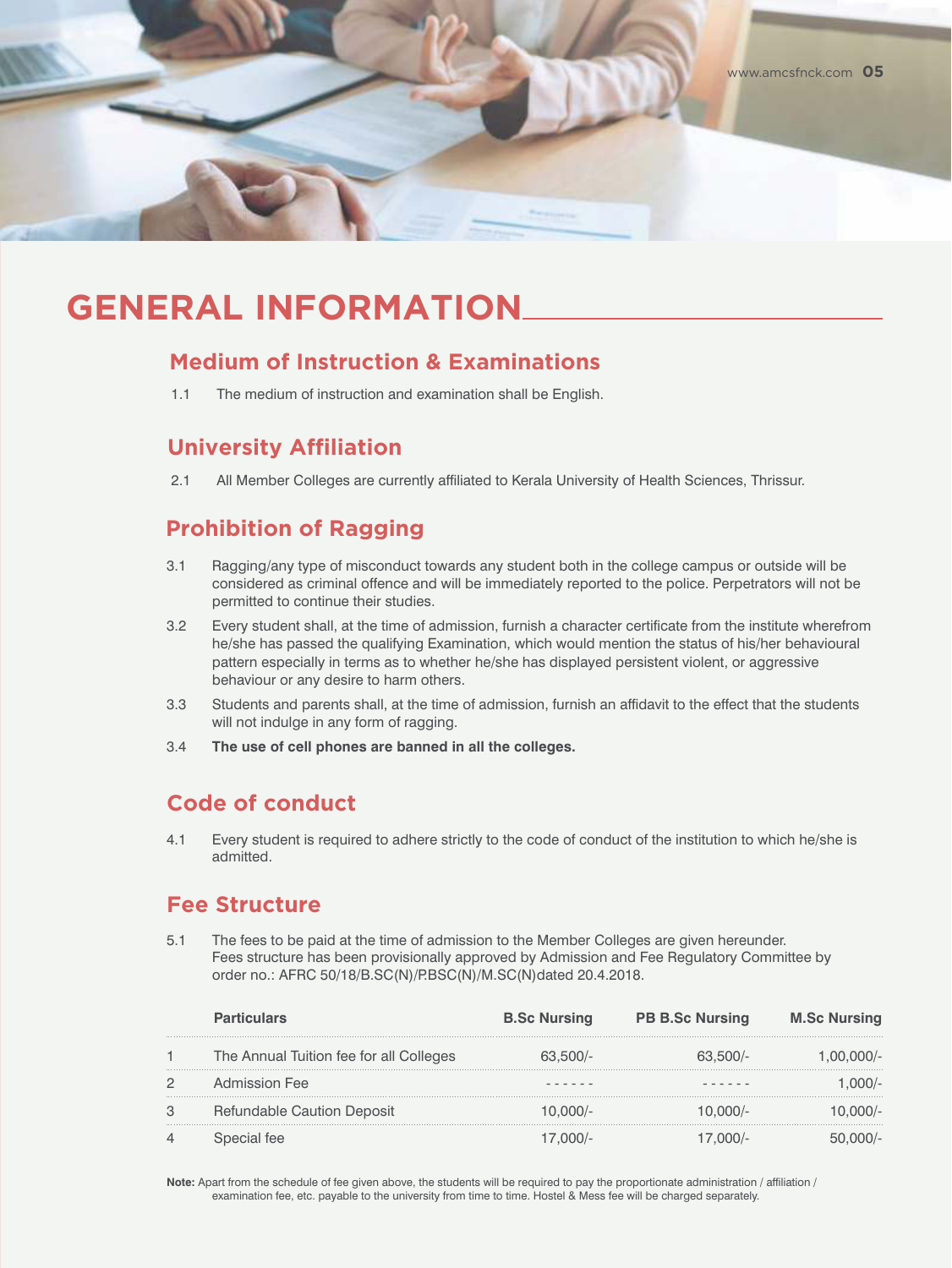#### **NRI Seats**

- 6.1 The Managements are entitled to fill up to 15% of the total seats as NRI category by admitting qualified students who are dependents of NRI. According to GO (MS) No.243/2014/H&FWD dated 06.08.2014, "An Applicant who depends upon his/her Father / Mother / Brothers and Sisters (inclusive of first cousins) / Husband / Wife / Brothers and Sisters (inclusive of first cousins) of Father or Mother / Half Brother / Half Sister / Adopted Father or Adopted Mother who is working abroad" will only be eligible to apply in the NRI category seats.
- 6.2 As per the Fee Structure prescribed for the NRI category seats, the candidates being admitted under the NRI category seats shall remit a onetime fee up to US \$2000 (or equivalent) over and above the annual fees payable by other students, at the time of admissions. The annual fees payable by all the students including NRI category students for various courses is detailed in the clause 5.1 above of this prospectus.



## **HOW TO APPLY ONLINE**

- 7.1 All applications shall be submitted **ONLINE** on the website of the Association **www.amcsfnck.com** in the following manner
- 7.2 Before applying online, candidates should have:
- 7.2.1 A valid Email ID (If you do not have an email address, we recommend Gmail ID).
- 7.2.2 Scanned copy of recent (taken after 1st January 2018) passport size colour photograph. Photograph should be taken in a white/light coloured background. The image should be in JPEG format. Maximum size for photograph 50 KB and image dimension is 120x150 px (4.23x5.29 cm).

#### **The Details of the Application Fee Payment**

7.3.1 **M.Sc Nursing - Rs: 1,000/- PB B.Sc Nursing - Rs: 750/- B.Sc Nursing** - **Rs: 750/-**

(One Thousand Only) (Seven Hundred and Fifty Only) (Seven Hundred and Fifty Only)

The application fee can be paid either by online payment gateway **OR** South Indian Bank Challan **OR** Demand Draft (DD).

7.3.2 The online payment can be made by clicking the relevant link for payment gateway on the application page of the AMCSFNCK website, after login and entering the details of the candidate.

**OR**

7.3.3 The South Indian Bank Challan can be generated after login and entering the details of the candidate. You may use the print-out of the SIB challan generated to deposit the application fee in any of the South Indian Bank Branch Counters. Then the next step in the online application form will prompt you to fill in (1) Transaction Date and (2) Branch where application fee is deposited in the appropriate column.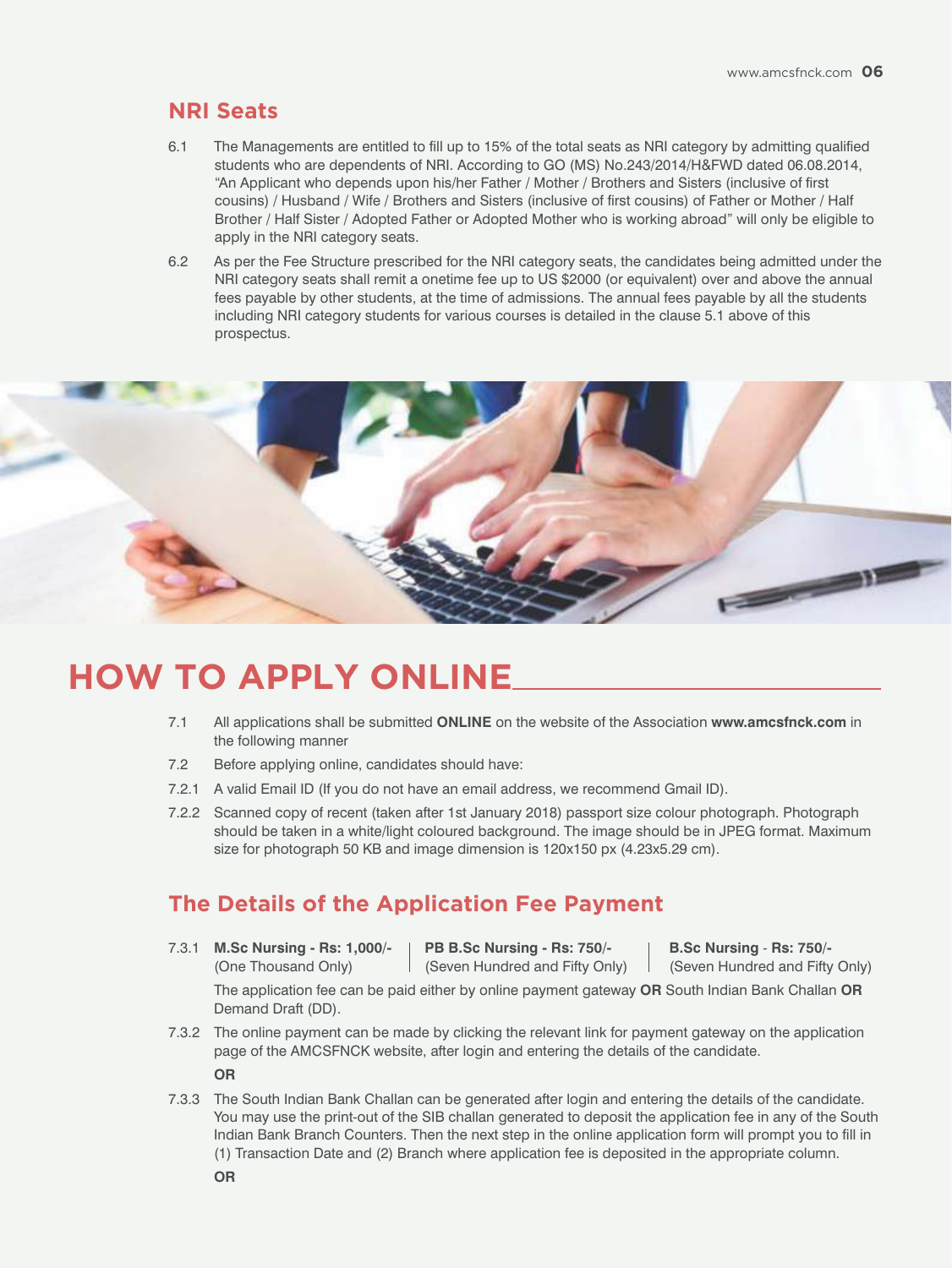- 7.3.4 Obtain a Demand Draft (D.D.) in favour of AMCSFNCK payable at Ernakulam for application fee from any bank. The Demand Draft has to be kept ready before filling the online form. The online application will prompt you to fill in (1) DD No, (2) DD Date (3) Bank Name, & (4) Branch.
- 7.4 The candidate can complete application process in five steps.
- 7.4.1 Register into AMCSFNCK admission portal www.amcsfnck.com using a valid Email-ID (preferably Gmail ID) after selecting the applicable nursing course (B.Sc or PB B.Sc or M.Sc).
- 7.4.2 Access the portal using the password provided to you in your e-mail or SMS to you in your mobile number registered with AMCSFNCK to complete the online application form, and SUBMIT the application online.
- 7.4.3 After FINAL SUBMISSION take a print out of the completed application form and submit along with the required documents and application fee relevant to each course (Original Demand Draft or copy of the South Indian Bank Challan remitted) to: **Association of the Managements of Christian Self Financing Nursing Colleges of Kerala (AMCSFNCK), Lisie Hospital Campus, Near College of Nursing, Ernakulam, Cochin–682018** through Registered Post/Speed Post/Courier.
- 7.4.4 **The online application shall be confirmed only on the receipt of the print out and verification of the documents. In case of any discrepancies between the online data and the details on the copies of the relevant documents, the latter alone shall be accepted.**
- 7.4.5 The application fee is Rs.1,000/- (Rupees one thousand only) for M.Sc Nursing and Rs.600/- (Rupees six hundred only) for B.Sc and PB B.Sc Nursing. The application fee, if paid by online payment gateway, will be receipted on the hardcopy of the application when printed out. **OR**, if the application fee is remitted by South Indian Bank challan, the AMCSFNCK copy of the challan shall be submitted along with the hard copy of online application form. **OR**, if the application fee is paid as D.D. in favour of AMCSFNCK, the original Demand Draft shall be enclosed along with hard copy of online application print out.
- 7.4.6 The last date for receipt of duly signed print out of online application at the AMCSFNCK OFFICE is 2018 June 12, 05:00 p.m.

### **How to Submit the Print out of the Online Application (Hard Copy)**

- 8.1 All applicants shall **submit the hard copy of Application Form** (print out of the completed online application) **along with the required copies of the documents and application fee / proof of fee remittance relevant to each course** by Registered Post/Speed Post/Courier to **Association of the Managements of Christian Self Financing Nursing Colleges of Kerala (AMCSFNCK),**  Lisie Hospital Campus, Near College of Nursing, Ernakulam, Cochin–682018 **on or before 2018 June 12, 05:00 p.m.** The Association will not be responsible for any delayed delivery. The online application shall be confirmed only on the receipt of the print out and verification of the documents. In case of any discrepancies between the online data and the details on the copies of the relevant documents, the latter alone shall be accepted.
- 8.2 One single application is sufficient to apply to all the Member Colleges.
- 8.3 Applicants claiming any preferential treatment in the admission on the basis of community/denomination or any other

reservation shall verify the reservation/ preferential treatments offered by each college as listed in **Annexure B** of this prospectus and indicate the relevant preferences in their online application. The copies of documents to prove such claims as per the prospectus shall be submitted along with the hard copy of the application.

- 8.4 The self-attested copies of certificates/ documents as per the check list in the hard copy of application shall be submitted along with the each application.
- 8.5 The hard copy applications (printout of online applications) submitted should be complete in all respects. Applications not accompanied by documents in proof of claims made therein are liable to be summarily rejected without further intimation. Copies of documents/certificates furnished after submission of the application will not be entertained under any circumstances. No opportunity will be given to incorporate any details or document after the submission of the application. Late and incomplete applications will be rejected.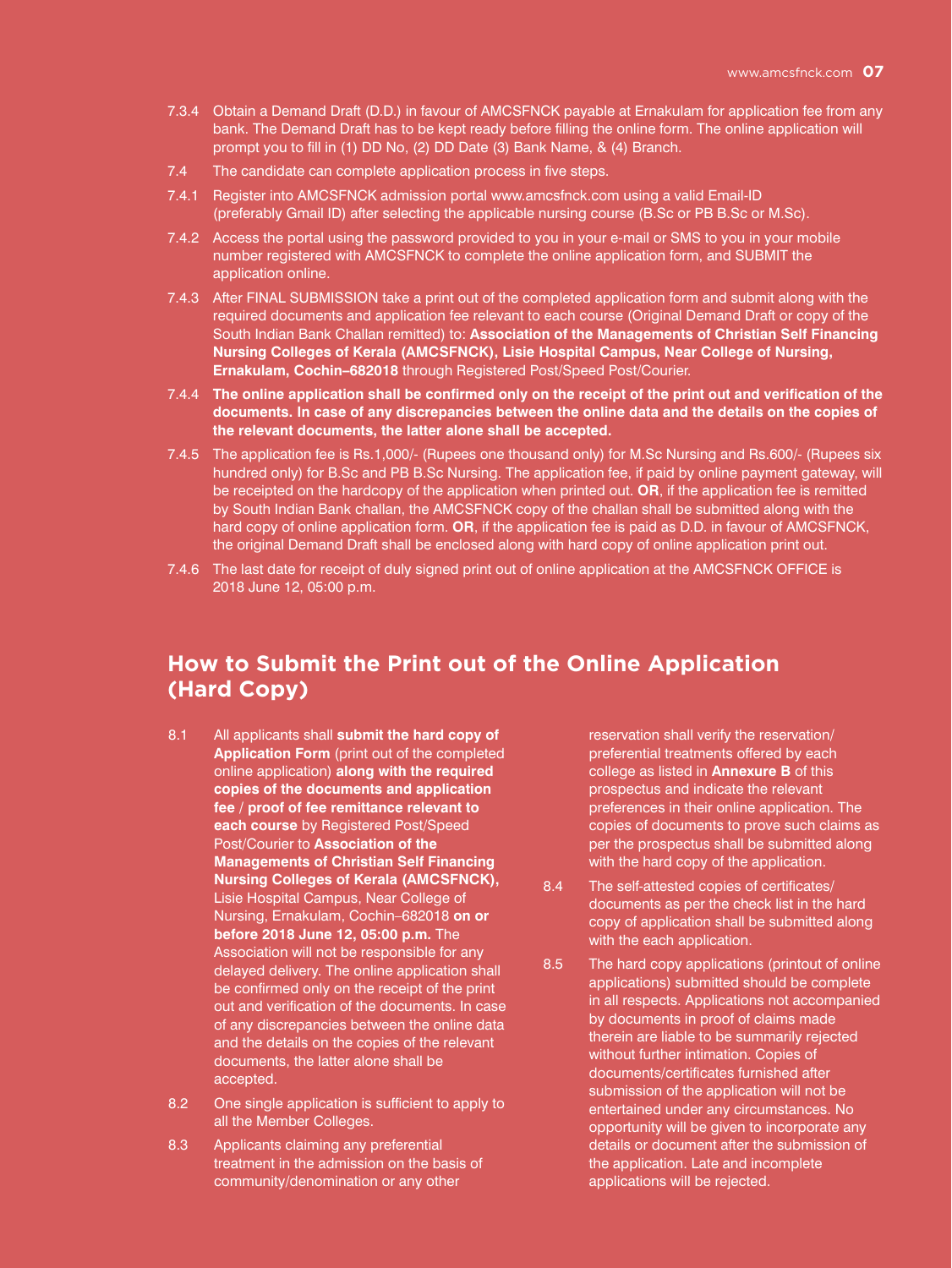#### **Procedure for Selection, Allotment & Admission**

- 9.1 The open merit and category wise rank lists of all applicants will be prepared and published on the website, **www.amcsfnck.com** on the basis of the total percentage of marks obtained in the core subjects of the qualifying examination.
- 9.1.1 The open merit rank list for M.Sc Nursing admission will be prepared on the basis of the total percentage of marks obtained in the B.Sc/PB B.Sc University Examination by the applicant.
- 9.1.2 The open merit rank list for PB B.Sc Nursing will be prepared on the basis of the total percentage of marks obtained in the GNM course by the applicant.
- 9.1.3 The open merit rank list for B.Sc Nursing will be prepared on the basis of the percentage of marks obtained in Physics, Chemistry and Biology or equivalent subjects in the qualifying examination. The marks obtained for the qualifying exam will be subject to normalisation process as explained below.
- 9.2 This process will be done taking into consideration the marks of those candidates who apply pursuant to this prospectus only.
- 9.2.1 The marks obtained by the students in the relevant subjects in the qualifying examination conducted by various boards or authority shall be equated with the marks obtained by the students in the same subjects in the qualifying Examination conducted by the Director of HSE, Kerala, by adopting the method of normalisation.

#### **EXPLANATION**

9.2.2 Under the method of normalisation, the highest mark obtained by the students of various Boards in each subject shall be equated to the highest mark obtained by the students of the Kerala Higher Secondary Examination in that subject and the relative marks obtained by other students in that subject shall be determined accordingly.

#### **ILLUSTRATION**

9.2.3 If the highest mark secured by the student of the Kerala state HSE, in Physics is 100 and the highest mark secured by a student of any other Board in the same subject is 90, both the highest marks will be considered to be equal to 100. If a student of the other board secures 60 marks in Physics when the highest mark in Physics in the same board is 90, the 60 marks will be considered to be equal to 66.66 marks as arrived at below: 100 X 60/ 90 = 66.66% Those candidates, who have appeared for the qualifying exam of any state other than Kerala, will be treated at

par with those students who have passed the Higher Secondary Exam of this state.

- 9.2.4 In the case of a tie in the total marks, preference will be given based on the marks obtained for Biology. If there is still a tie, the marks in Chemistry and then Physics will be counted. If a tie still exists, the age of the candidate will be taken into account, the elder will be preferred to the younger.
- 9.3 The provisional rank list will be published on the website as per the admission schedule. The applicants shall verify their application details, including marks and notify errors, if any on the website within the stipulated date.
- 9.4 All applicants shall register their collegewise/speciality-wise choices/ options of priority online after the publication of the rank list at the time of ONLINE OPTION REGISTRATION as per admission schedule in the prospectus.
- 9.4.1 Applicants can record as many options as they desire at the time of online option registration. However, caution should be exercised since applicants should take admission to the college or course on allotment as per the option registered by them, to be eligible for higher option to another college in the subsequent allotments.
- 9.4.2 If an applicant does not take admission on getting online allotment, she/he will lose all future claims for admission in the subsequent allotments.
- 9.5 All allotments will be made through common single window online counselling on the basis of the preferential options registered by applicant and his/her inter-se merit in the rank list published.
- 9.5.1 Allotment will be notified online only and no personal intimation will be issued.
- 9.5.2 An applicant who receives an online allotment will have to join the respective college within the notified date and time schedule by submitting the original documents and remitting the fees payable to that College as indicated in the respective pages in the Annexure-B. Hostel fees, special fees etc. shall be paid by the students at the time of admission. All fees shall be paid by way of DD in favour of the College of their choice. A claim for higher option is reserved only for those joining after the each allotment.
- 9.6 Spot counselling, allotment and admission in the open merit rank order of applicants will be held to fill up the remaining vacant seats after three or four online allotments, if required.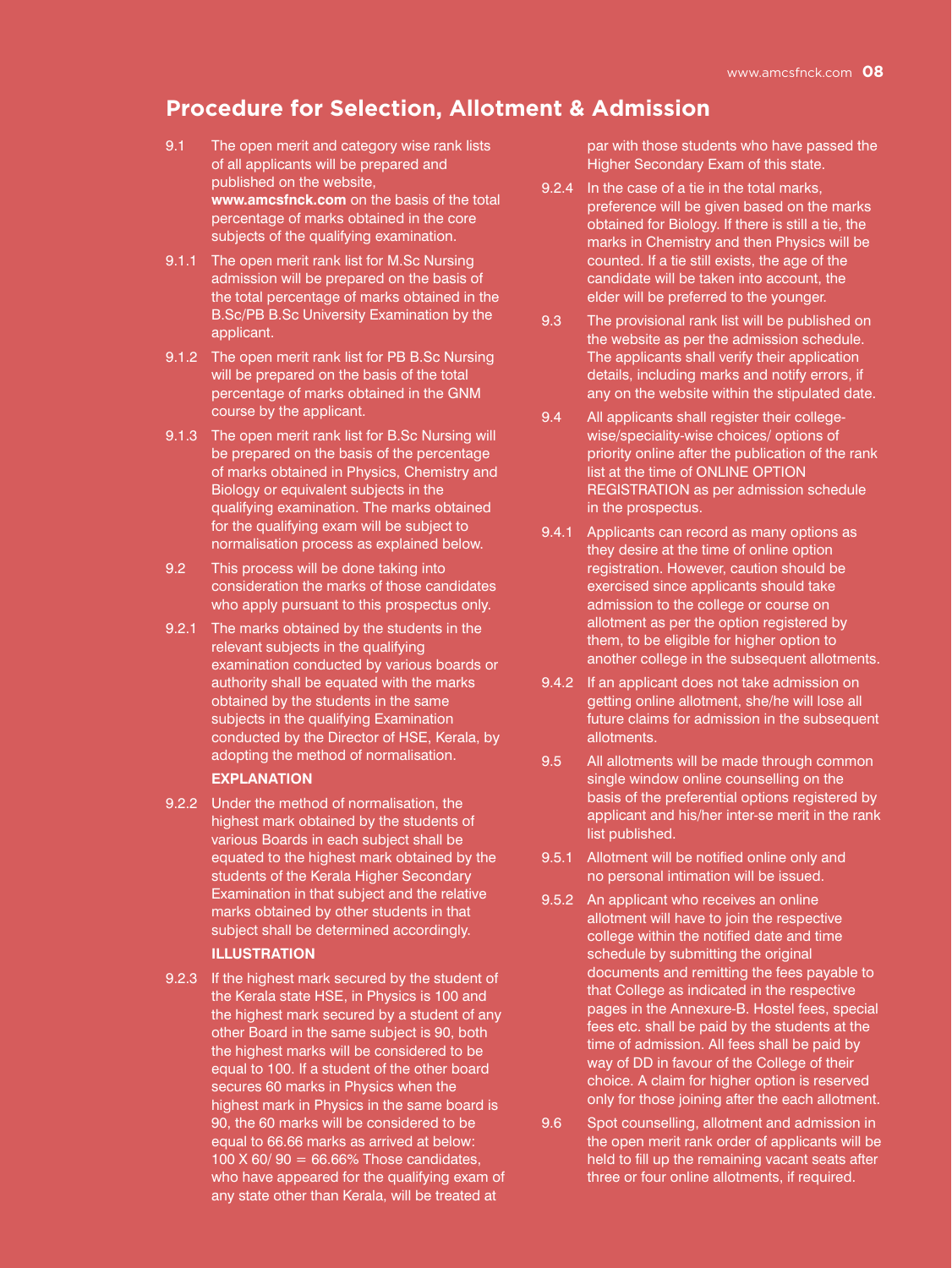- 9.7 The process of allotment will continue until all the seats are filled.
- 9.8 All applicants shall follow the admission schedule as notified in the Prospects as well as regularly visit the website **www.amcsfnck.com** to know further updates, announcement or changes in the schedule/procedure of allotment and admission. Please note that no separate or personal communication will be sent to applicants in this regard.
- 9.9 While reporting for admission, all the relevant certificates/documents in original should be submitted to the Principal of the institution.
- 9.10 For genuine reasons, management of the individual Colleges will have the right to deny admission to any candidate, even if otherwise eligible. Reasons for such denial will be recorded and intimated to the candidates concerned, if requested for.

#### **Procedure of Spot Counselling, Allotment & Admission, if required**

- 10.1 Spot counselling, allotment and admission in the open merit rank order of applicants will be held to fill up the remaining vacant seats after three or four online allotments, if required.
- 10.2 The centralised spot counselling, allotment and admission will be at a common place. The venue and schedule of counselling will be notified on the website of the AMCSFNCK, later.
- 10.3 Every College having vacant seats will have their own counter at the Counselling venue in addition to the principal counter where allotment is made.
- 10.4 The applicants in the order of their merit shall register their option of college against available remaining vacancy. Those who receive allotment order as per their rank, option and available vacancy shall submit their original certificates, pay the fees and complete admission at the respective College counter on the spot.
- 10.5 SC/ST/OEC candidates admitted through management category seats will have to pay the normal fee payable by the other candidates, at the time of admission and during succeeding years. The same will be refunded if and when the Government pays their fee to the College.
- 10.6 All original documents and certificates should be submitted at the college desk at the time of spot admission.



## **Criteria of Eligibility for Admission M.Sc NURSING**

- 11.1 **Nationality:** Candidates must be Citizens of India/children or dependents of Non Resident Indians.
- 11.2 **Academic**

11.2.1 Candidates should have passed the regular Degree course in Nursing (B.Sc Nursing/Post Basic B.Sc Nursing) with 55% aggregate marks from an institution recognized by the Indian Nursing Council (INC).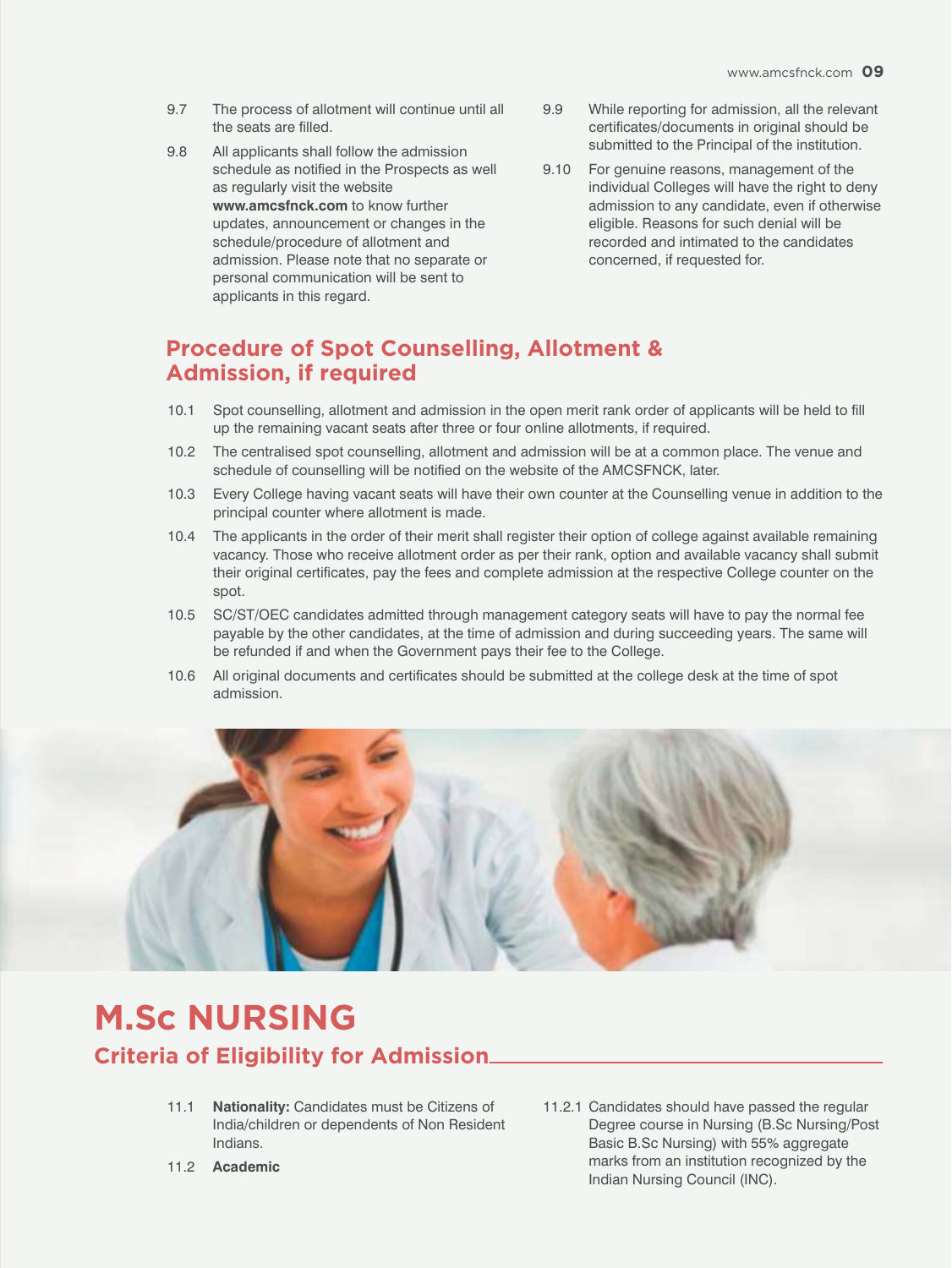- 11.2.2 Candidates who have passed their qualifying status obtained from the Tahsildar concerned,<br>examination from Universities other than from status obtained from the Tahsildar concerned, examination from Universities other than from the Government Universities in the State of Kerala should produce Eligibility/Equivalence Certificate for the qualifying examination from Kerala University of Health Sciences.
- 11.2.3 Every candidate before admission to the course shall submit to the Principal of the Institution a Certificate of Medical Fitness from an authorized Medical Officer certifying that the candidate is fit to undergo the course.
- 11.2.4 Rounding off of the percentage of marks to the nearest whole number is not permitted.
- 11.2.5 Any further norms of eligibility that may be prescribed by the Indian Nursing Council/ Kerala Nurses & Midwives Council/KUHS shall also apply.
- 11.3 **Professional Registration:** Candidate should be a Registered Nurse and Registered Midwife (RNRM) with the Kerala Nurses & Midwives Council.

#### 11.4 **Employment Experience**

- 11.4.1 As on the date of joining for the course, the candidates should have minimum one year of experience after Basic B.Sc Nursing OR minimum one year of experience prior or after regular Post Basic B.Sc Nursing, in any hospital having minimum bed strength of 100 or in a School/College of Nursing with Community Health Program.
- 11.4.2 One year compulsory nursing service/ internship after successful completion of four year B.Sc Nursing can be considered as experience.
- 11.4.3 Experience acquired after registration with the nursing council only will be counted.
- 11.5 **Duration** of the programme shall be two years.
- 11.6 Self-attested copies of certificates/documents to be submitted along with the application:
- i. The relevant page of SSLC book/ equivalent board certificate as proof of age and date of birth.
- ii. Certificate and Mark list of qualifying examination (B.Sc/PB B.Sc Nursing).
- iii. In cases where the candidates claim any sort of reservation/preference provided for each College, documents to prove such claims as described in Annexure B by each College.
- iv. Certificate in proof of SEBC/OBC/SC/ST

status obtained from the Tahsildar concerned, if applicable.

- v. Eligibility/Equivalency Certificate from Kerala University of Health Sciences and/or Indian Nursing Council (INC), wherever applicable.
- vi. Certificate of registration from the Kerala Nurses & Midwives Council.
- 11.7 While reporting for admission, all the relevant certificates/documents in original as listed below should be submitted to the institution:
- i. Proof of age and date of birth, if applicable.
- ii. Certificate and Mark list of SSLC/10th Std.
- iii. Certificate and Mark list of Plus Two/12th Std.
- iv. Certificate and Mark list of qualifying examination (B.Sc/Post B.Sc Nursing)
- v. Certificate of good conduct from the institution last attended (preferably issued within six months).
- vi. In cases where the candidates claim any sort of reservation/ preference provided for each College, documents to prove such claims as described in Annexure B by each College.
- vii. Certificate in proof of SEBC/OBC/SC/ST status obtained from the Tahsildar concerned.
- viii. Eligibility / Equivalency Certificate from Kerala University of Health Sciences & Indian Nursing Council (INC), wherever applicable.
- ix. Certificate of registration from the Kerala Nurses & Midwives Council
- x. Transfer Certificate (T.C.)
- xi. Course & Conduct Certificate
- xii. Migration Certificate, if applicable.
- xiii. Nativity Certificate, if applicable.
- xiv. Conduct certificate from the Head of Institution last studied in proof of clause (Prohibition of Ragging, point 3.2) of this Prospectus.
- xv. Copy of Photo ID Proof ( Aadhaar/ Voters ID/ Passport)
- xvi. Copy of PAN Card of Candidate/Guardian.
- xvii. Passport size photographs (8 Nos.).
- 11.8 Additionally, two sets of photocopies of all the certificates/ documents attested by a Gazatted officer have to be submitted at the time of admission.

**Note:** Applicants are instructed not to enclose any original certificates along with the application.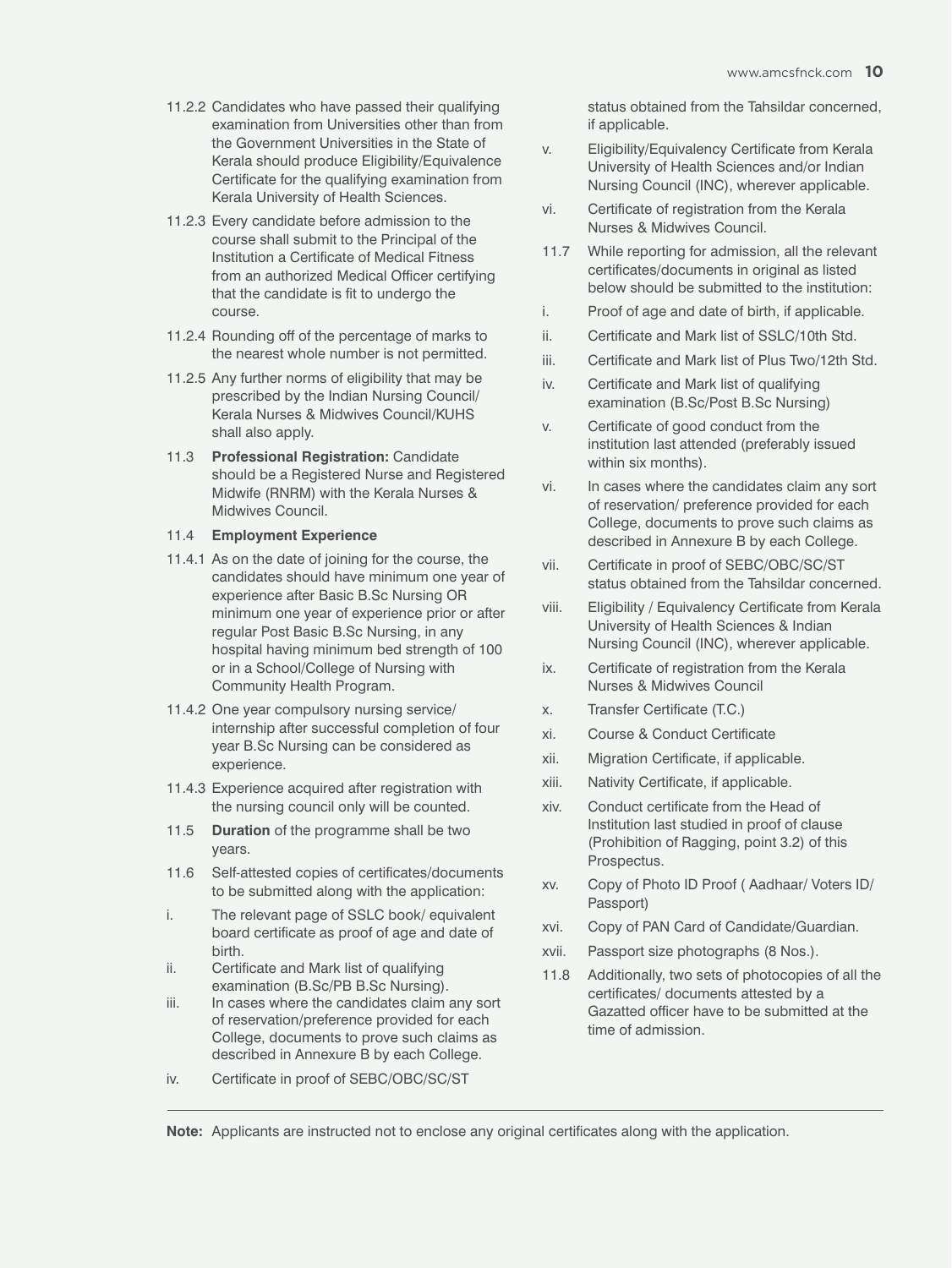## **POST BASIC B.Sc NURSING**

#### **Criteria of Eligibility for Admission**

- 12.1 **Nationality:** Candidates must be Citizens of India / children or dependents of Non Resident Indians.
- 12.2 **Academic**
- 12.2.1 The candidate should have passed 3 or 3½ years General Nursing and Midwifery (GNM) Course with 50% marks in aggregate from an institution recognized by the Indian Nursing Council (INC).
- 12.2.2 Candidates should have passed their Higher Secondary School Certificate Examination (12 years course), or Senior School Certificate Examination(10+2), Pre-Degree Examination (10+2), Or An equivalent with 12 years schooling from a recognised board or university, with science subjects (Physics, Chemistry and Biology).
- 12.2.3 **Relaxation in marks:** The candidates belonging to Socially and Educationally Backward Classes (as per G.O. (P) No.208/66/Edn dated 2.5.1966, G.O. (MS) No. 95/08/SCSTDD dated 06.10.2008 and amendments thereof), will have a relaxation of 5% marks in the qualifying examination. They need only 45% marks in the case of Biology and 45% marks in the case of optional subjects put together. The Scheduled Castes and Scheduled Tribes candidates need only a pass in the qualifying Examination.
- 12.2.4 Every candidate before admission to the course shall submit to the Principal of the Institution a Certificate of Medical Fitness from an authorized Medical Officer with MBBS or higher qualification certifying that the candidate is fit to undergo the course.
- 12.2.5 Rounding off of the percentage of marks to the nearest whole number is not permitted.
- 12.2.6 Candidates who have passed their qualifying examination from authorities other than the State of Kerala except CBSE and ICSE should produce the certificate of recognition and equivalence of the qualifying examination from the Kerala Nurses & Midwives Council and the Kerala University of Health Sciences.
- 12.2.7 Any further norms of eligibility that may be prescribed by the Indian Nursing Council / Kerala Nurses & Midwives Council / KUHS shall also apply.
- 12.3 **Professional Registration:** Candidate should be a Registered Nurse and Registered

Midwife (RNRM) with the Kerala Nurses & Midwives Council.

- 12.4 **Duration** of the programme shall be two years.
- 12.5 Internship integrated practice is incorporated with respective practical hours in each year.
- 12.6 Self-attested copies of certificates/documents to be submitted along with the application include:
- i. The relevant page of SSLC book/equivalent board certificate as proof of age and date of birth.
- ii. Certificate and Mark list of Plus Two/12th Std.
- iii. Certificate and Mark list of Qualifying Examination–(All semesters/Years of GNM)
- iv. Certificate of registration from the Kerala Nurses & Midwives Council.
- v. In cases where the candidates claim any sort of reservation/ preference provided for each College, documents to prove such claims as described in Annexure B by each College.
- vi. Certificate in proof of SEBC/OBC/SC/ST status obtained from the Tahsildar concerned.
- Note: Applicants are instructed not to enclose any original certificates along with the application.
- 13.1 While reporting for admission, all the relevant certificates/documents in original as listed below should be submitted to the institution:
- i. Proof of age and date of birth, if applicable.
- ii. Certificate and Mark list of SSLC/10th Std.
- iii. Certificate and Mark list of Plus Two/12th std.
- iv. Certificate and Mark list of Qualifying Examination – (All semesters / Years of GNM).
- v. Certificate of registration from the Kerala Nurses & Midwives Council.
- vi. Certificate of good conduct from the institution last attended (preferably issued within six months).
- vii. In cases where the candidates claim any sort of reservation / preference provided for each College, documents to prove such claims as described in Annexure B by each College.
- viii. Certificate in proof of SEBC/OBC/SC/ST status obtained from the Tahsildar concerned.
- ix. Eligibility / Equivalency Certificate from Kerala Nursing & Midwifery Council, wherever applicable.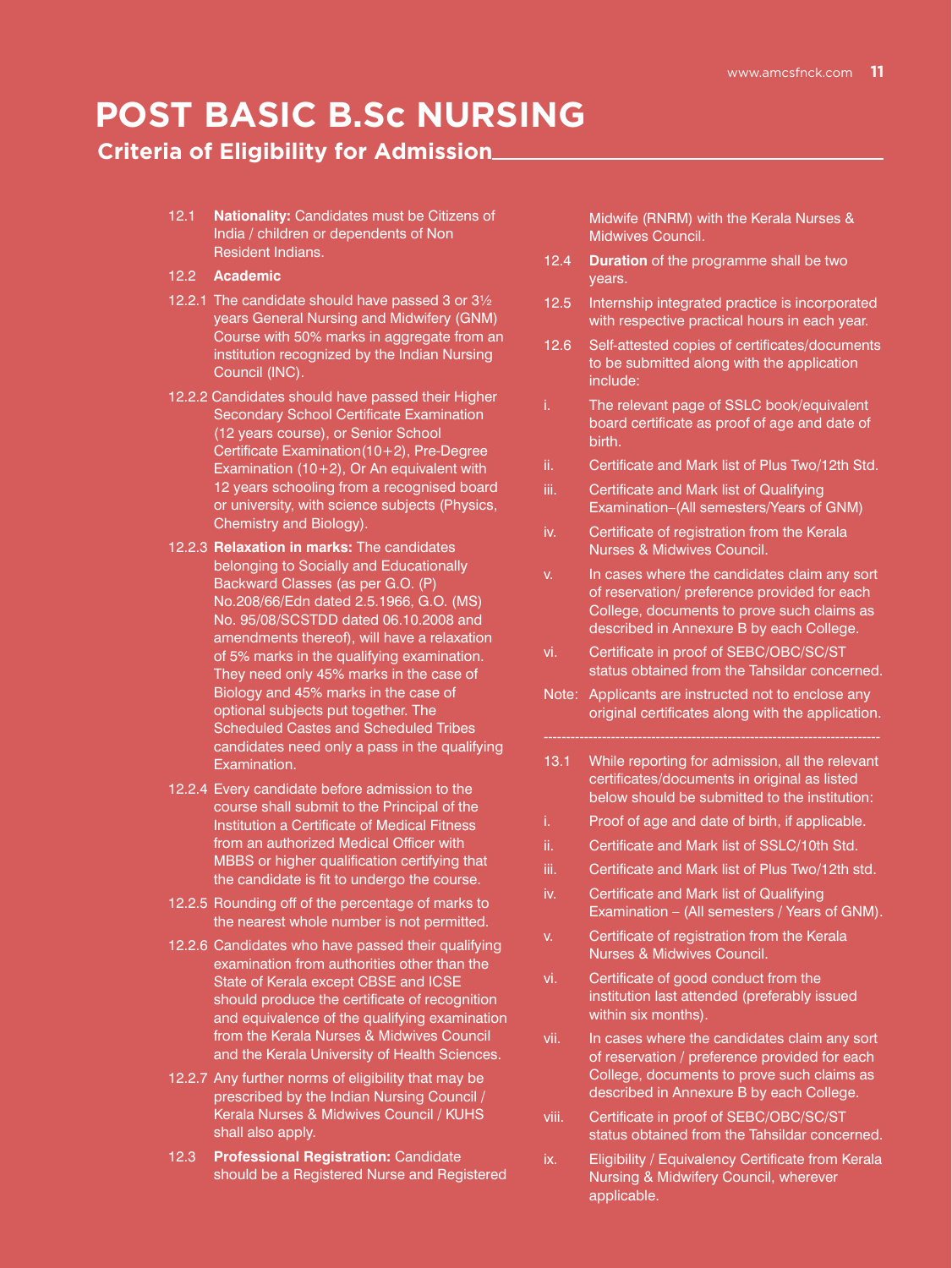- x. Transfer Certificate (T.C.).
- xi. Course & Conduct Certificate.
- xii. Migration Certificate, if applicable.
- xiii. Nativity Certificate, if applicable.
- xiv. Conduct certificate from the Head of Institution last studied in proof of clause (Prohibition of Ragging, point 3.2) of this Prospectus.

### **Criteria of Eligibility for Admission B.Sc NURSING**

- 14.1 **Nationality:** Candidates must be Citizens of India / children or dependents of Non Resident Indians.
- 14.2 **Academic**
- 14.2.1 As per Indian Nursing Council norms, the candidates should have passed +2 class with 12 years of school-ship with 50% aggregate in Physics, Chemistry, Biology & English.
- 14.2.2 As per norms of Kerala University of Health Science (KUHS) for admission for B.Sc Nursing, the minimum educational requirements shall be the passing of: Higher Secondary School Certificate Examination (12 years course), Or Senior School Certificate Examination (10+2), Pre-Degree Examination (10+2), Or An equivalent with 12 years schooling from a recognized board or university with Science (Physics, Chemistry, Biology) and English with minimum of 50% aggregate marks.
- 14.2.3 **Relaxation in marks**: The candidates belonging to Socially and Educationally Backward Classes (as per G.O. (P) No. 208/66/Edn dated 2.5.1966, G.O. (MS) No.95/08/SCSTDD dated 06.10.2008 and amendments thereof), will have a relaxation of 5% marks in the qualifying examination. They need only 45% marks in the case of Biology and 45% marks in the case of optional subjects put together. The Scheduled Castes and Scheduled Tribes candidates need only a pass in the qualifying examination.
- 14.2.4 Every candidate before admission to the course shall submit to the Principal of the Institution a Certificate of Medical Fitness from an authorized Medical Officer with MBBS or higher qualification certifying that
- xv. Copy of Photo Id Proof (Aadhaar/ Voters ID/ Passport)
- xvi. Passport Size photographs (8 Nos.).
- 13.2 Additionally, two sets of photocopies of all the certificates/ documents attested by a Gazatted officer have to be submitted at the time of admission.

the candidate is fit to undergo the course.

- 14.2.5 Rounding off of the percentage of marks to the nearest whole number is not permitted.
- 14.2.6 Candidates who have passed their qualifying Examination from authorities other than the State of Kerala, except CBSE and ICSE, shall produce the certificate of recognition and equivalence of the qualifying examination from Kerala University of Health Sciences/ Directorate of HSE, Kerala.
- 14.2.7 For grant of equivalency of Secondary School Educational qualification granted by any foreign country for the purpose of admission to B.Sc Nursing courses, the student need to produce an equivalency certificate from the Association of Indian universities (AIU), AIU House, 16, Commander, Inderjit Gupta Marg, New Delhi – 110002 and also the requisite approval from the Indian Nursing Council.
- 14.2.8 The norms of eligibility prescribed by the Indian Nursing Council / Kerala Nurses & Midwives Council / Kerala University of Health Sciences shall also apply.
- 14.3 **Age:** Applicants should complete 17 years of age on or before 31st December 2018. No relaxation of age will be allowed.
- 14.4 **Duration** of the programme shall be four years.
- 14.5 Internship integrated practice is incorporated with respective practical hours in each year.
- 14.6 Self-attested copies of certificates/documents to be submitted along with the application:
- i. The relevant page of SSLC book/ equivalent board certificate as proof of age and date of birth.
- ii. Certificate and Mark list of qualifying examination (Plus Two/12th Std.) or printout of the result sheet from the website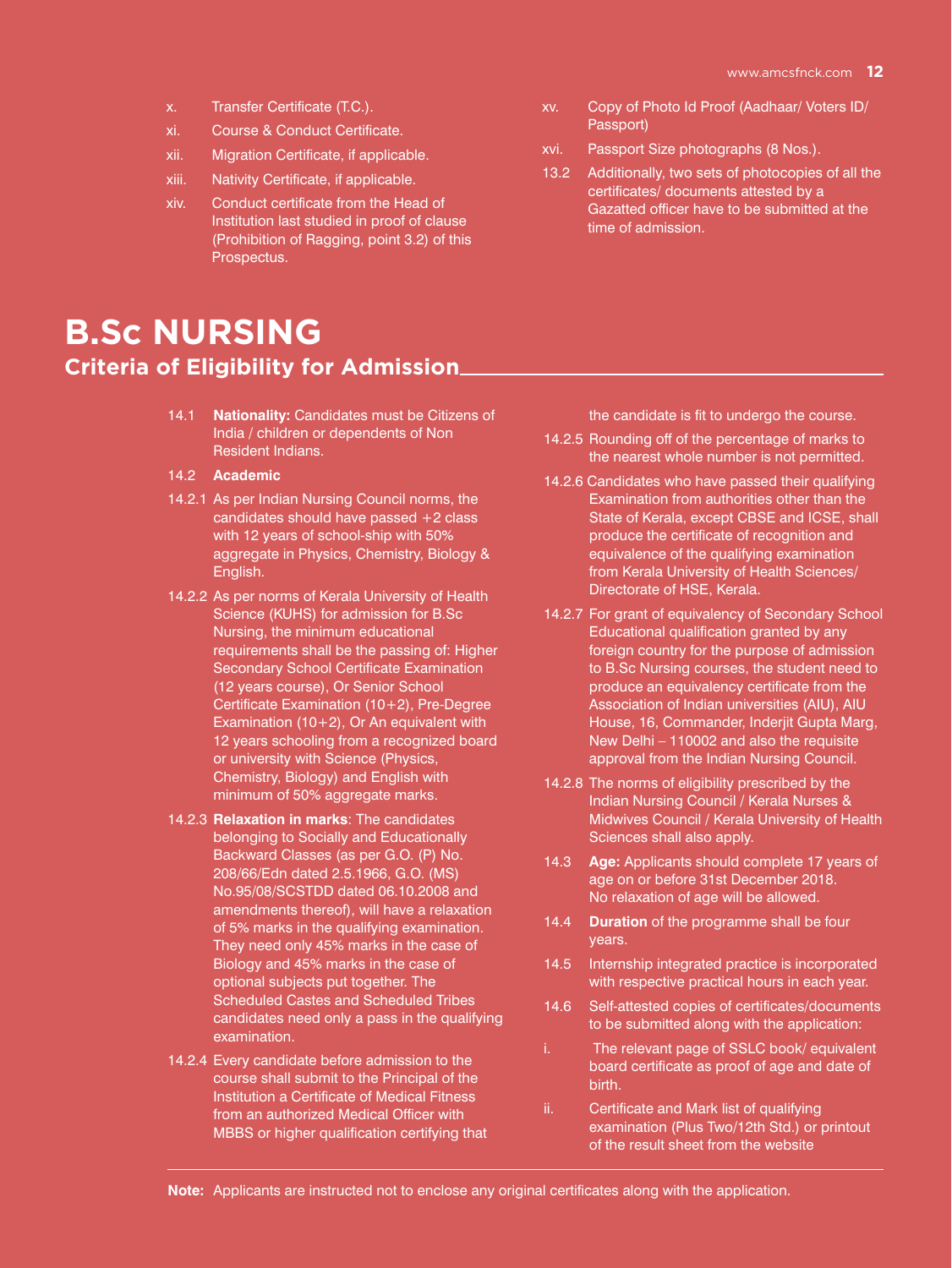- iii. In case the candidates claim any sort of reservation / preference provided for each College, documents to prove such claims as described in Annexure B by each College.
- iv. Certificate in proof of SEBC/OBC/SC/ST status obtained from the Tahsildar concerned, if applicable.
- v. Eligibility / Equivalency Certificate from Kerala University of Health Sciences/ Directorate of HSC, Kerala, wherever applicable.
- 15.1 While reporting for admission, all the relevant certificates/documents in original as listed below should be submitted to the institution:
- i. The relevant page of SSLC book/equivalent board certificate as proof of age and date of birth.
- ii. Certificate and Mark list of SSLC / 10th Std.
- iii. Certificate and Mark list of qualifying Examination (Plus Two/12th Std.)
- iv. Certificate of good conduct from the institution last attended (Preferably issued within six months).
- v. In cases where the candidates claim any sort of reservation/preference provided for each

College, documents to prove such claims as described in Annexure B by each College.

- vi. Certificate in proof of SEBC/OBC/SC/ST status obtained from the Tahsildar concerned.
- vii. Eligibility / Equivalency Certificate from Kerala University of Health Sciences/ Directorate of HSE, Kerala & Indian Nursing Council (INC), wherever applicable.
- viii. Transfer Certificate (T.C.)
- ix. Course & Conduct Certificate.
- x. Migration Certificate, if applicable.
- xi. Nativity Certificate.
- xii. Conduct certificate from the Head of Institution last studied in proof of clause (Prohibition of Ragging, point 3.2) of this Prospectus.
- xiii. Copy of Photo Id Proof (Aadhaar/ Voters ID/ Passport)
- xiv. Passport size photographs (8 Nos.).
- 15.2 Additionally, two sets of photocopies of all the certificates/documents attested by Gazatted officers have to be submitted at the time of admission.

### **Cancellation of admissions and refund/adjustment of fees**

- 16.1 As per the regulations of the University and the Regulatory Council, admissions will have to be closed by 30th October of the year of admission. After closure of admissions, the seat if vacated, cannot be filled up. Such seats will go vacant for the entire duration of the course. Therefore, those who leave the course after the closure of admissions will have to pay liquidated damages equivalent to the tuition fees for the remaining period of the course.
- 16.2 Those who leave the course after commencement of classes, but before closure of admissions, tuition fees will be refunded provided the institution could fill up the vacancy.
- 16.3 Besides, all candidates who opt to discontinue the course any time before completion of the course will have to pay hostel, mess and other fees proportionately for the period they remained on the rolls of the college.
- 16.4 Furnishing of false information/particulars would result in the forfeiture of the candidature as well as cancellation of admission to the course, if admitted and in addition, will attract the relevant provisions of criminal law of the land.

### **Redressal of Grievances**

17.1 Any grievances/complaints regarding selection and admission can be brought to the notice of the co-ordinator of admissions, Association of the Managements of Christian Self Financing Nursing Colleges of Kerala (AMCSFNCK), Lisie Hospital Campus, Near College of Nursing, Ernakulam, Cochin–682018, as well as to the Director/ Manager of the college concerned, within 48 hours of occurrence of the grievance. Email address for registering complaints: admission2018@amcsfnck.com